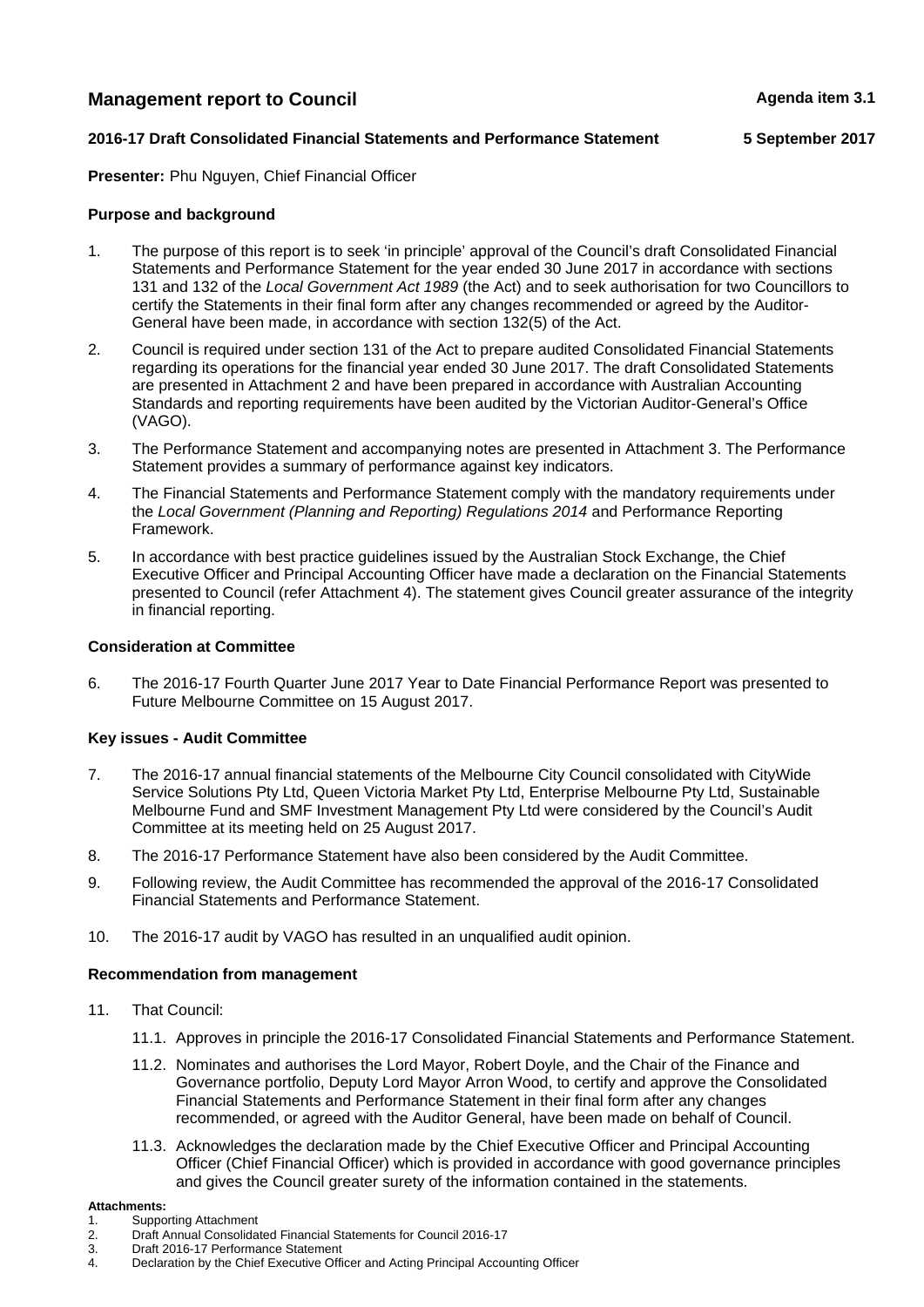#### **Supporting Attachment**

#### **Legal**

1. The report accurately describes the relevant statutory framework.

#### **Finance**

2. The financial details are contained in the draft Annual Consolidated Financial Statements for Council 2016-17 (refer Attachment 2).

#### **Conflict of interest**

3. No member of Council staff, or other person engaged under a contract, involved in advising on or preparing this report has declared a direct or indirect interest in relation to the matter of the report.

#### **Stakeholder consultation**

- 4. The VAGO undertook the audit of the Consolidated Financial Statements and Performance Statement.
- 5. The information attached to the report was considered by the Audit Committee at its meeting on 25 August 2017.

#### **Environmental sustainability**

6. There is no significant impact on environmental sustainability.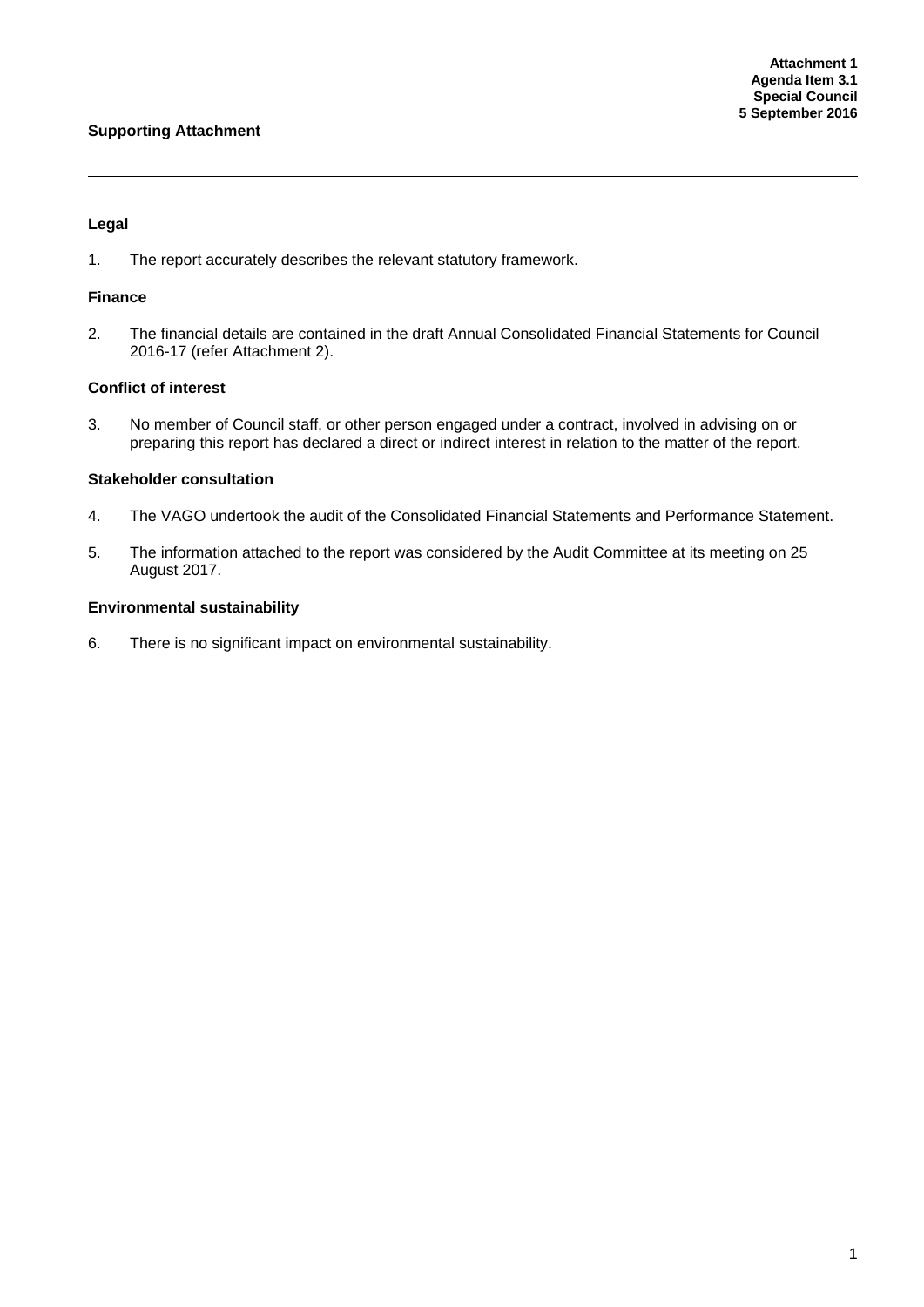Attachment 2 Agenda item 3.1 Special Council 5 September 2017

# Melbourne City Council

Annual Financial Report

 $2016 - 2017$